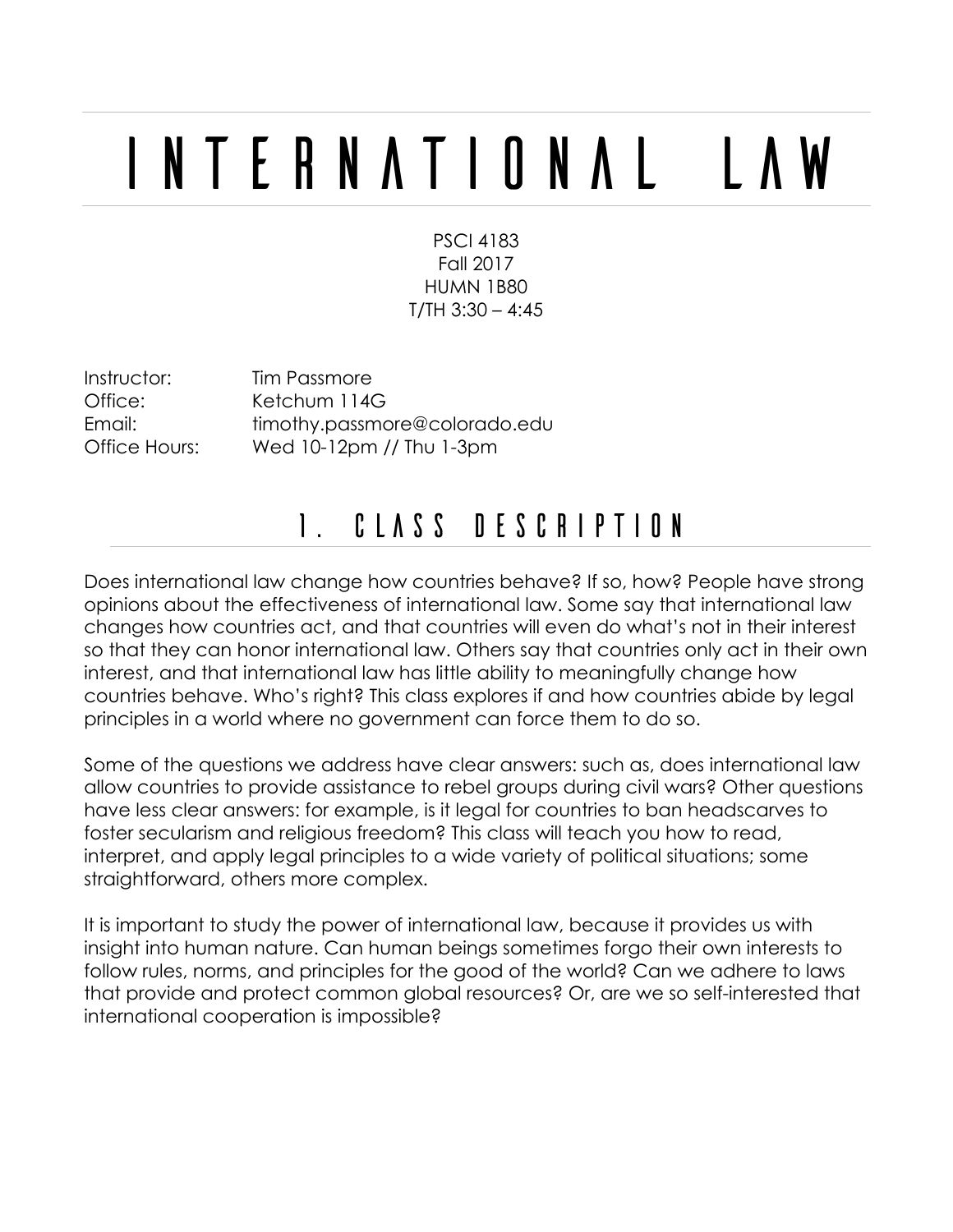# 2. Required materials

Textbook: Epps, Valerie. 2013. International Law, 5th edition. Durham: Carolina Academic Press. ISBN: 978-1611632286.

All other required readings are posted to D2L.

Clicker, which can be purchased from CU bookstore. Register the clicker at http: //www.colorado.edu/oit/tutorial/cuclickers-iclicker-remote-registration.

### 3. What you get from this class

In this class you will gain a foundational understanding of international law. You will read legal decisions involving international actors such as states, international institutions, individuals, and domestic and international courts. Based on these cases, you will gain an understanding of the legal principles that govern global cooperation and how they interact with domestic law and state interests. This class will challenge you to think analytically and critically, both through studying the logic behind case decisions and offering your own opinions and critiques of the cases. The assigned activities are designed to enhance your analytical abilities involved in reading, dissecting arguments, and forming your own arguments.

# 4. What you bring to this class

Your engagement in this class is key to our goal as an academic community of finding truth and understanding the world around us. You are encouraged to bring your gifts, skills, and insights to our classroom and use them for everyone's benefit. Do not think of yourself as a spectator, passively learning from a professor. Think of yourself as an integral part of the learning process for everyone in this class.

## 5. Course Evaluation

#### **Attendance (10%) and Participation (5%) – 15%**

Your success in this class depends heavily on being present and actively participating in class. Attendance will be taken through clicker questions every class period, starting on Tuesday, 5<sup>th</sup> September. If you forget your clicker or it stops working during class,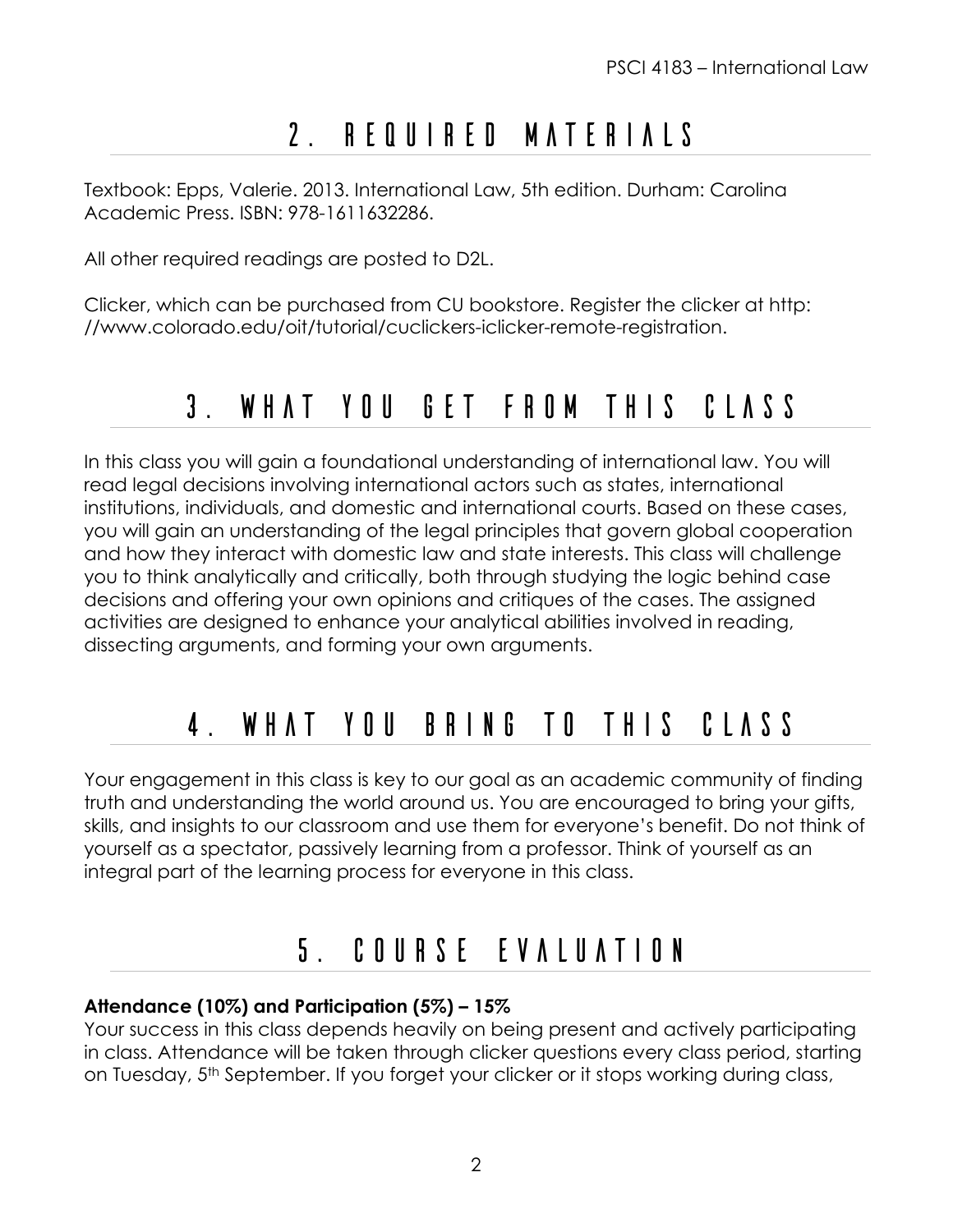you may submit your answers to the questions on a piece of paper at the end of class. You may only do this two times.

Everyone is allowed up to two free clicker days to account for absences. Absences thereafter will count against your attendance grade, with no distinction between excused or unexcused absences. Official university events or religious observances are the exception, and documentation is required for such absences. Beyond the two allowed, each additional absence will result in a loss of 2% points (up to 10).

Participation points can be gained by asking questions and contributing to class discussions, coming to office hours, and contributing to the group assignment. Participation points are lost by not doing these things, as well as using a phone during class, improper use of a laptop, arriving to class late or leaving early.

#### **Quizzes – 15%**

Six quizzes are spread over the semester, based on one of the assigned readings for that day. At the end of the semester I will drop your lowest quiz score. The quiz will be posted to D2L 48 hours before class begins, and you will have until 3:15pm on the day of class to complete it. Once you begin, you will have 30 minutes to finish it. You won't be able to start again, retake it, or make up missed quizzes at a later date.

#### **Case Briefs – 15%**

You will write three two-page briefs summarizing a case you have read. Deadlines are posted on the schedule. You may brief any case leading up to that deadline (but not from previous deadlines). Briefs should be posted to the appropriate folder on D2L and turned in as a printed and stapled copy at the beginning of class on the due date. Late assignments will not be accepted. Guidelines for writing a case brief are posted on D2L.

#### **Midterm Assignment – 20%**

You will complete a written midterm in the middle of the semester that will synthesize the assigned readings and require you to make an argument based on a prompt. The assignment will consist of around 5 pages. It will be distributed on October 12th and due on October 24th, both posted to the D2L folder and turned in as a printed, stapled copy at the beginning of class.

#### **Moot Court Simulation – 10%**

At the end of the semester we will hold an international moot court simulation. Students will be assigned to one of seven teams representing an actor to a legal dispute. You will work with your team to draft legal arguments, and then present them in the simulation. Your grade will be based on your participation in group preparations, the quality of your individual presentation in the simulation, and your participation in the simulation during discussions. Instructions will be distributed on November 16<sup>th</sup>.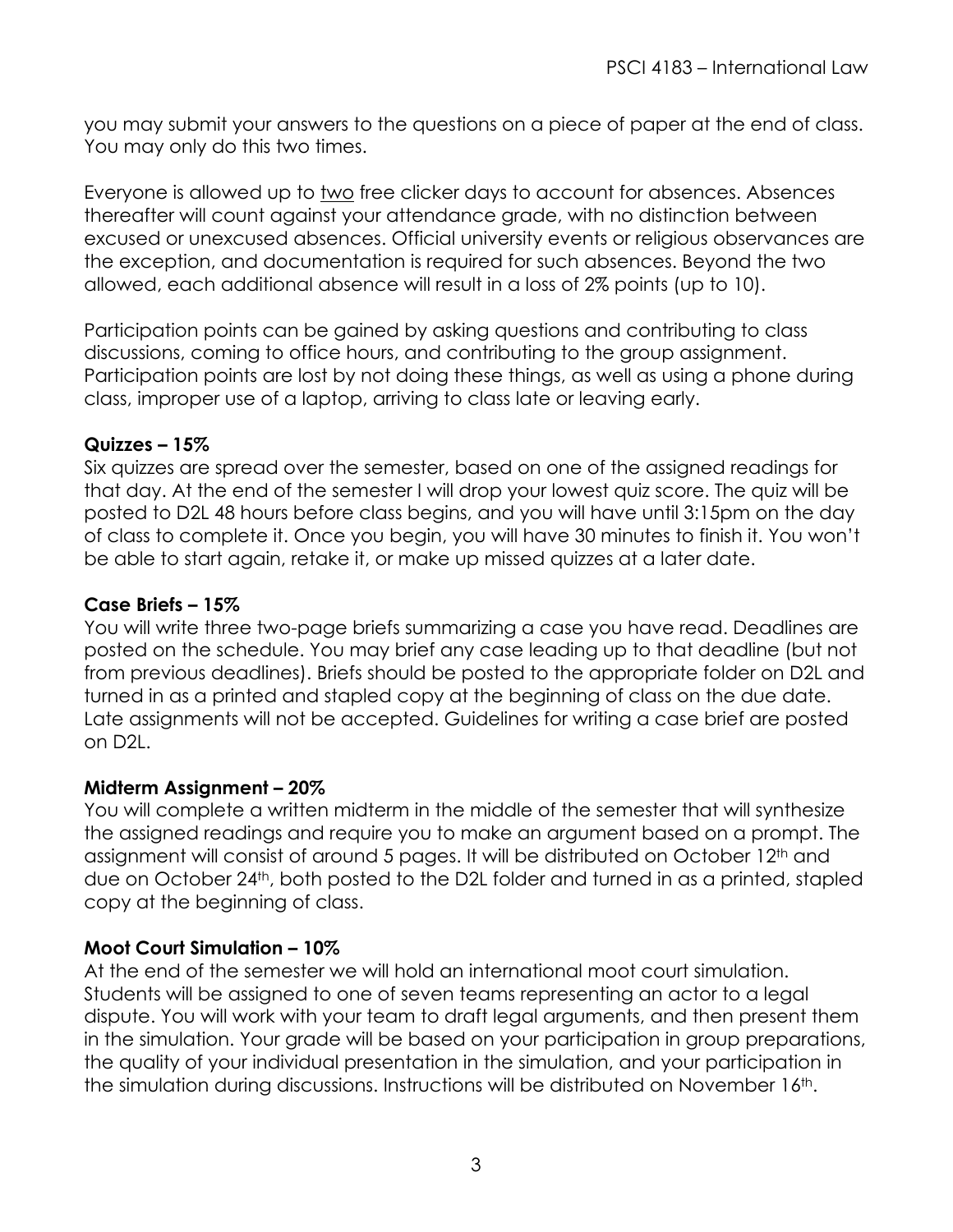#### **Final Assignment – 25%**

The final assignment relates to the subject matter of the moot court simulation, but is an individual project. Instructions will be given on November 16<sup>th</sup> and it is due at the beginning of class (printed and stapled, as well as on D2L) on December 5th. This assignment is in lieu of a final exam during finals week.

#### **Brief Portfolio (Bonus) – 5%**

In addition to the three required case briefs, you may submit a case brief portfolio prior to the final assignment deadline (Dec 5). For each additional brief you include in your portfolio, based on the other cases assigned, I will add up to 0.5% to your overall grade up to a maximum of 5% (10 briefs). These will be graded for content but I will not give feedback.

## 6. Classroom Policies

#### **Reading and Other Assignments**

Careful reading is central to your success in this class. Posted readings are required, not recommended. Assignments listed on the schedule are due that day. If a chapter from the textbook is assigned, read the main material and skim over the cases, except where cases are assigned reading.

#### **Written Work**

Written work turned in late will be docked one letter grade (10%) for each day late, starting at the end of class on the due date. The exception is case briefs, where no late work is accepted.

#### **Plagiarism**

I have no tolerance for cheating in my class. If there is any indication that you try to pass off as your own work that is not, you will receive an immediate failing grade for the class and be referred to the Honor Code Council. This includes, but is not limited to, using sources without proper citation, copying and pasting from another source (unless cited properly), submitting any portion of a paper you submitted for another course, submitting a paper written in part or whole by someone else, or excessive collaboration with other members of the class on individual assignments.

#### **Punctuality**

Please arrive to my class on time and do not leave early. If you have a reason to do either of these, please let me know in advance, unless it is an emergency.

#### **Technology**

Keep your phones out of sight at all times. You'll be okay without it. I highly discourage the use of laptops. Studies show it inhibits the learning of the user and those around the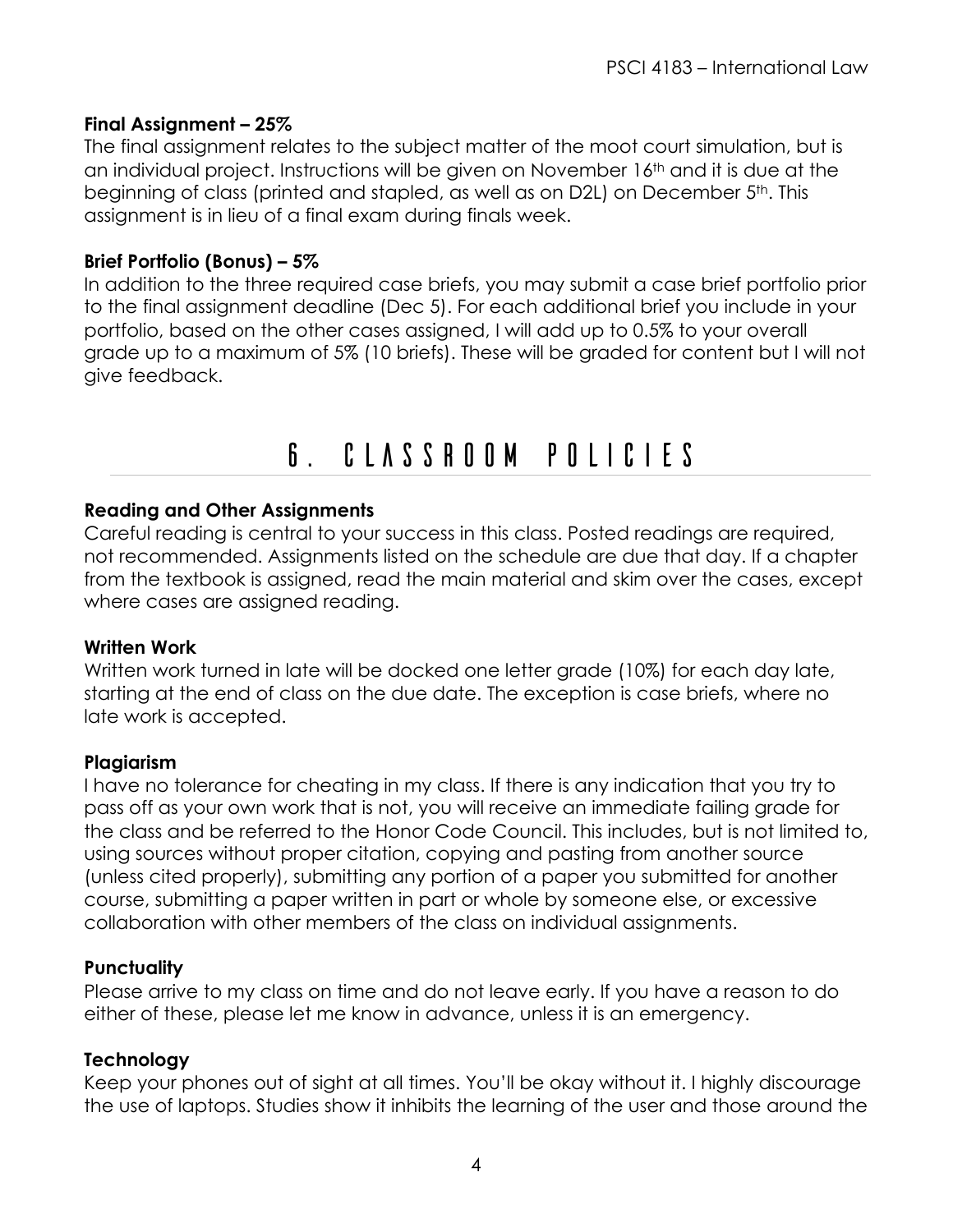user, and misuse (e.g. messaging, Facebook) are rude and distracting to the instructor. You want to be someone who the instructor likes.

If you feel you must use a laptop, I highly encourage you to sit at the back of the classroom and disable your wifi connection.

#### **Class Slides**

I will post slides from lecture on D2L shortly after class. These are a study tool only and should not be considered a replacement for being in the lecture.

#### **Other items**

Please be respectful of me and your peers when making comments during class. Please raise your hand to ask or answer a question.

Please do not talk to others during lecture.

Please do not bring noisy or smelly food to class.

## 7. University Policies

#### **Students with Disabilities**

If you qualify for accommodations due to a disability (general or only for exams), please provide a letter from Disability Services within two weeks of the start of class so that your needs can be addressed. Disability Services determines accommodations based on documented disabilities. Contact Disability Services at 303-492-8671 or by email at dsinfo@colorado.edu. If you have a temporary medical condition or injury, see Temporary Injuries under Quick Links at Disability Services website (http://disabilityservices.colorado.edu/) and discuss your needs with your professor.

#### **Religious Observances**

I will make every effort to reasonably and fairly deal with all students who, because of religious obligations, have conflicts with scheduled exams, assignments or required attendance. If applicable, please let me know in a timely manner. http://www.colorado.edu/policies/fac\_relig.html.

#### **Discrimination and Harassment**

The University of Colorado Boulder policy on Discrimination and Harassment, the University of Colorado policy on Sexual Harassment, and the University of Colorado policy on Amorous Relationships apply to all students, staff and faculty. Any student, staff or faculty member who believes s/he has been the subject of discrimination or harassment based upon race, color, national origin, sex, age, disability, religion, sexual orientation, or veteran status should contact the Office of Discrimination and Harassment (ODH) at 303-492-2127 or the Office of Judicial Affairs at 303-492-5550. Information about the ODH, the above referenced policies and the campus resources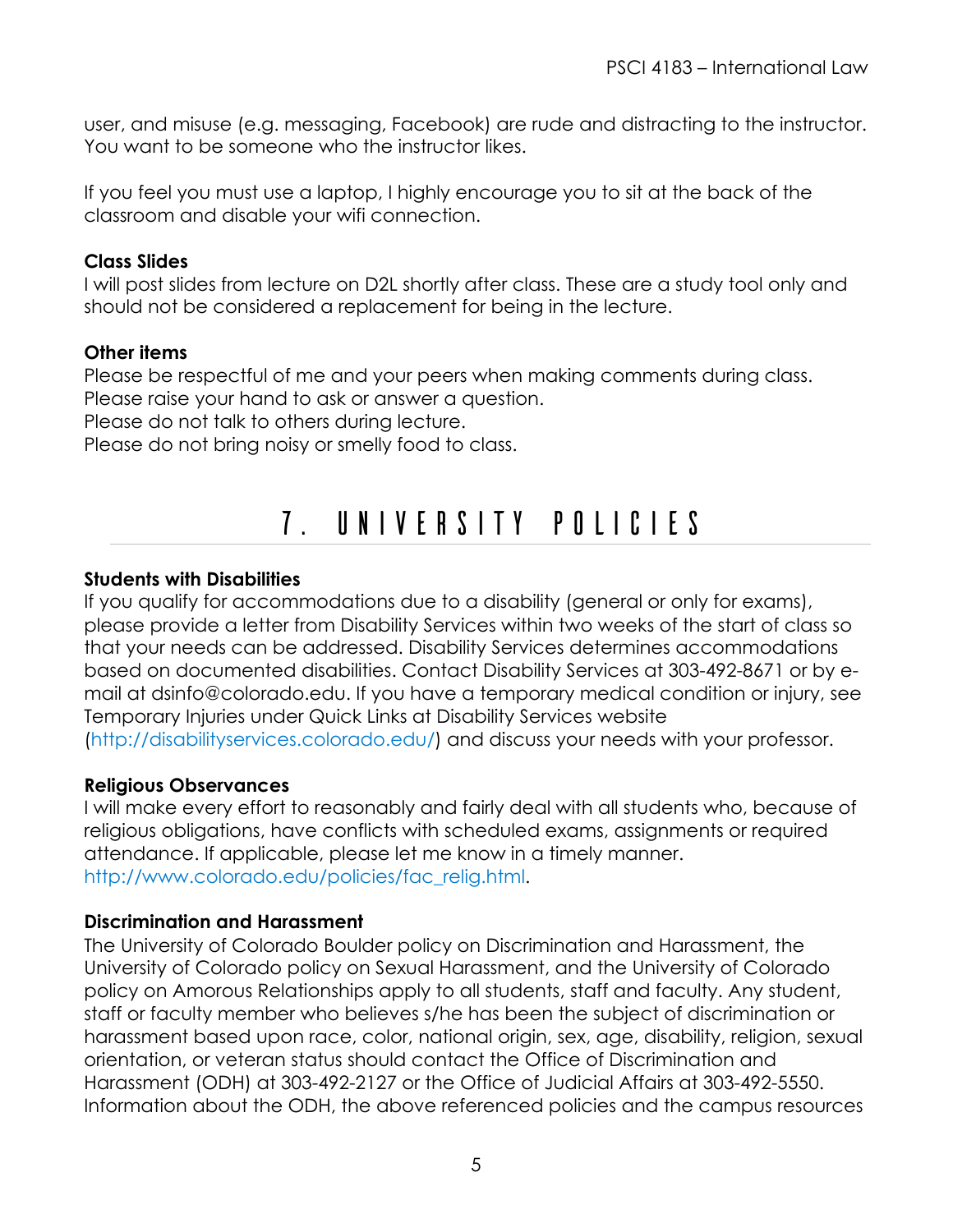available to assist individuals regarding discrimination or harassment can be obtained at http://www.colorado.edu/odh.

#### **Grading Scale**

|                 | $A: 93 - 100$ | A-: $90 - 92$ |
|-----------------|---------------|---------------|
| $B + 87 - 89$   | $B: 83 - 86$  | $B - 80 - 82$ |
| $C+: 77 - 79$   | $C: 73 - 76$  | $C-70-72$     |
| $D+: 67 - 69$   | $D: 63 - 66$  | D-: $60 - 62$ |
| F: 59 and lower |               |               |

## 8. Schedule of Topics and Assignments

Should the need arise to make adjustments to the schedule, I will inform you by email and distribute an updated schedule.

| <b>Topic</b>                                              | <b>Date</b> | Assignment                                                                                |
|-----------------------------------------------------------|-------------|-------------------------------------------------------------------------------------------|
| Introduction                                              | Tue Jan 29  |                                                                                           |
| No class                                                  | Thu Jan 31  | • Review syllabus                                                                         |
| What is International<br>Law? $/$                         | Tue Sep $5$ | • Kerr, "How to Read a Legal Opinion" [D2L]<br>• American Bar Association, "How to Read a |
| Reading cases in IL                                       |             | Supreme Court Opinion" [D2L]                                                              |
| Sources of<br>International Law                           | Thu Sep 7   | Epps, Ch 1                                                                                |
|                                                           |             | • The Paquete Habana, pp.6-12                                                             |
|                                                           |             | • Quiz 1 [D2L]                                                                            |
| Customary<br>International Law                            | Tue Sep 12  | • Epps, Ch1 (review pp.21-24)                                                             |
|                                                           |             | Abdullahi v. Pfizer, pp.12-20                                                             |
|                                                           | Thu Sep 14  | • North Sea Continental Shelf, pp.24-29                                                   |
|                                                           |             | • Quiz 2 [D2L]                                                                            |
| Treaties in<br>International Law                          | Tue Sep 19  | $\blacksquare$ Epps, Ch 3 (pp.59-88)                                                      |
|                                                           |             | Reservations to the Convention on Genocide,                                               |
|                                                           |             | pp.62-67                                                                                  |
|                                                           |             | Case brief 1 due                                                                          |
|                                                           |             | $\blacksquare$ Epps, Ch3 (pp.88-106)                                                      |
|                                                           | Thu Sep 21  | • Avena and Other Mexican Nationals, pp.71-82                                             |
|                                                           |             | • Medellin v. Texas [D2L]                                                                 |
| Relationship between<br>International and<br>Domestic Law |             | $\blacksquare$ Epps, Ch 4                                                                 |
|                                                           | Tue Sep 26  | • Attorney General of the Government of Israel v.                                         |
|                                                           |             | Eichmann, pp.122-129                                                                      |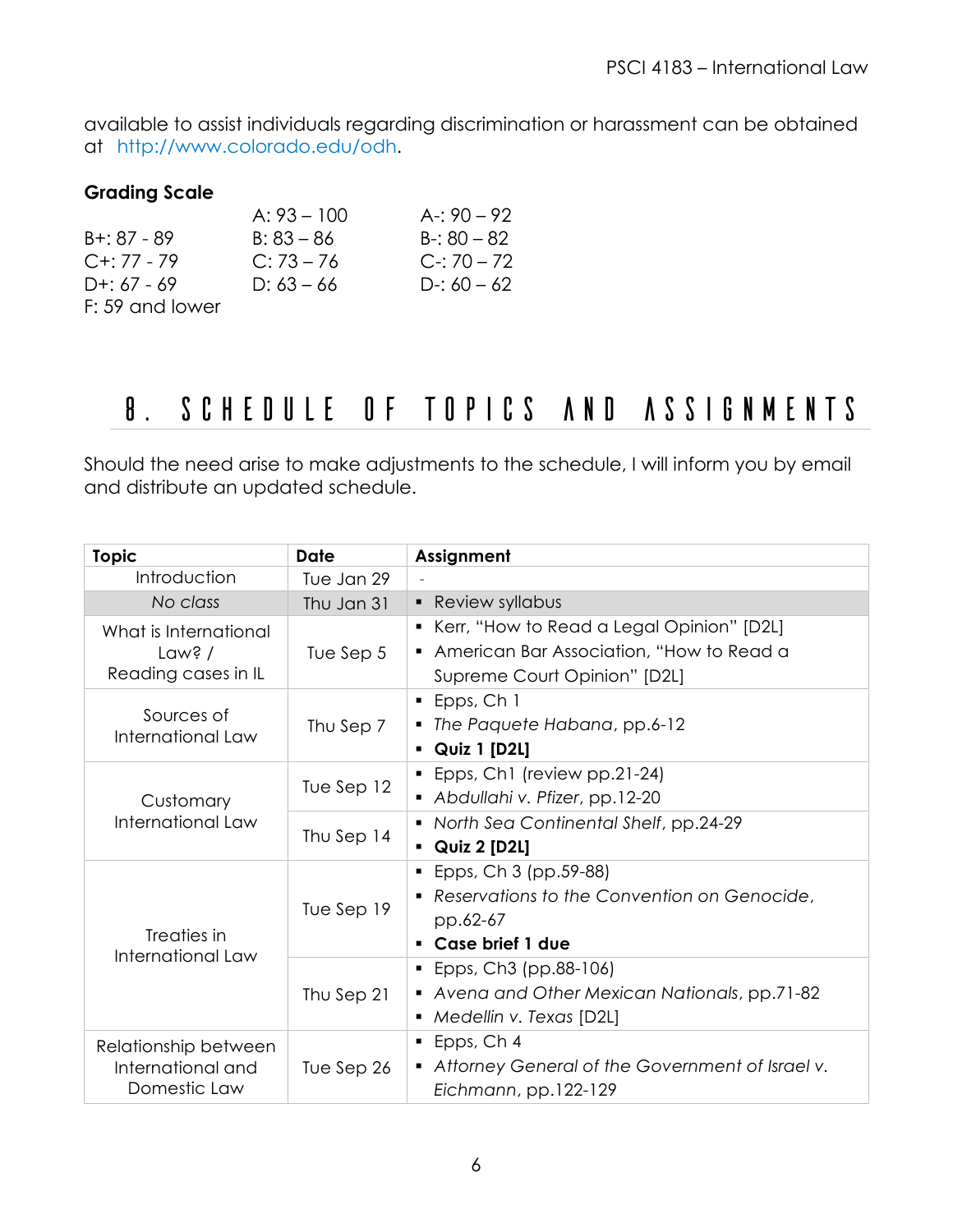|                                          | Thu Sep 28               | • United States v. Fawaz Yunis, pp.112-116                         |
|------------------------------------------|--------------------------|--------------------------------------------------------------------|
|                                          |                          | United States v. Bin Laden, pp.117-121                             |
|                                          |                          | $\bullet$ Quiz 3 [D2L]<br>Epps, Ch 7                               |
| Legal Personality of                     | Tue Oct 3<br>Thu Oct 5   | Reference re Secession of Quebec, pp.274-284                       |
| <b>Actors Under</b><br>International Law |                          | • Nottebohm Case, pp.287-292                                       |
|                                          |                          | Quiz 4 [D2L]                                                       |
|                                          | Tue Oct 10               | Epps, Ch 9                                                         |
| Peaceful Settlement<br>of Disputes in    |                          | • Norwegian Loans, pp.390-393                                      |
|                                          |                          | Case brief 2 due                                                   |
|                                          |                          | • Military and Paramilitary Activities in and Against              |
| International Law                        | Thu Oct 12               | Nicaragua, pp.393-401                                              |
|                                          |                          | • Midterm assignment given                                         |
|                                          |                          | Epps, Ch 5 (pp.191-216)                                            |
|                                          | Tue Oct 17               | • United States v. Conroy, Walker, pp.199-203                      |
| Law of the Sea                           | Thu Oct 19               | $\blacksquare$ Epps, Ch 5 (pp.216-248)                             |
|                                          |                          | • United States v. Garcia, pp.223-226                              |
|                                          |                          | ■ Wildenhus' Case, pp.226-228                                      |
|                                          |                          | $\blacksquare$ Epps, Ch 8                                          |
|                                          | Tue Oct 24               | El Hagog v. Libya, pp.315-322                                      |
|                                          |                          | Midterm assignment due                                             |
| Human Rights Law                         | Thu Oct 26               | McCann v. United Kingdom [D2L]                                     |
|                                          |                          | Llantoy Huaman v. Peru, p.322-327                                  |
|                                          | Tue Oct 31               | • Leyla Sahin v. Turkey, pp.335-353                                |
|                                          |                          | $\blacksquare$ Quiz 5 [D2L]                                        |
| No class                                 | Thu Nov 2                | [Catch up on reading/briefs]                                       |
|                                          | Tue Nov 7                | • Rome Statute of International Criminal Court [D2L]               |
| <b>International Criminal</b>            |                          | Prosecutor v. Drazen Erdemovic, pp.451-464                         |
| Law                                      | Thu Nov 9                | Prosecutor v. Aloys Simba, pp.465-472                              |
|                                          |                          | • Prosecutor v. Akeyesu [D2L]                                      |
|                                          |                          | Case brief 3 due                                                   |
| Law and the Use of<br>Force              | Tue Nov 14<br>Thu Nov 16 | Epps, Ch 10                                                        |
|                                          |                          | • Legality and the Threat or Use of Nuclear<br>Weapons, pp.415-417 |
|                                          |                          | Quiz 6 [D2L]<br>٠                                                  |
|                                          |                          | • Military and Paramilitary Activities in and Against              |
|                                          |                          | Nicaragua, pp.417-425                                              |
|                                          |                          | Military and Paramilitary Activities in and Against                |
|                                          |                          | Nicaragua, pp.433-439                                              |
|                                          |                          | <b>Simulation assignment given</b><br>٠                            |
|                                          |                          | Final assignment given                                             |